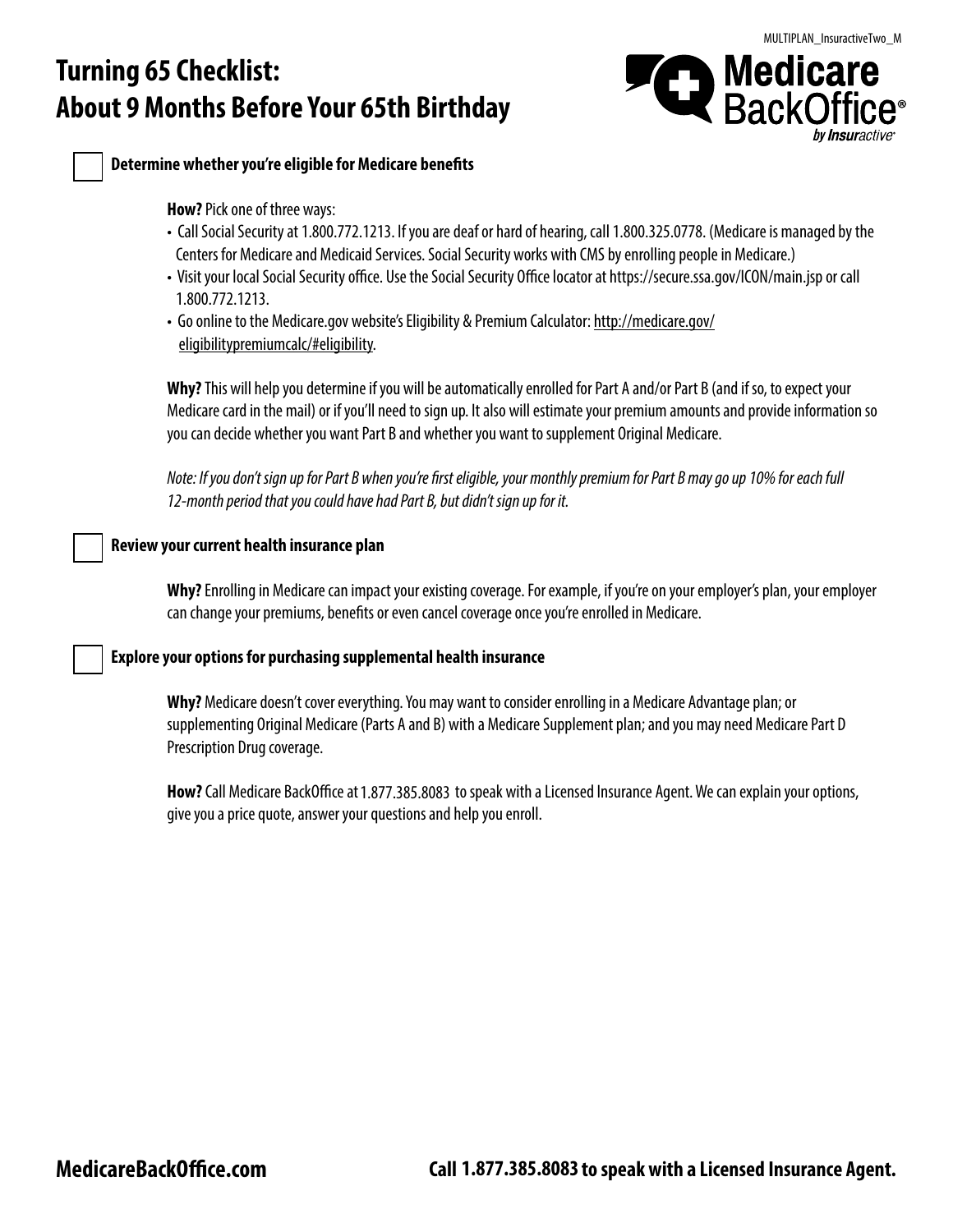## **Turning 65 Checklist: About 6 Months Before Your 65th Birthday**



#### **Contact your doctors to see if they accept Medicare**

**Why?** Whether your doctors accept Medicare assignment and participate in Medicare Advantage networks can help you decide whether you want to enroll in Medicare Supplement or Medicare Advantage.

**How?** Call your doctors directly, or see if they're listed on the Medicare.gov directory: [http://www.medicare.gov/forms-help](https://www.medicare.gov/forms-help-resources/find-compare-doctors-hospitals-other-providers)[and-resources/find-doctors-hospitals-and-facilities/quality-care-finder.html.](https://www.medicare.gov/forms-help-resources/find-compare-doctors-hospitals-other-providers)

*Note: If you don't sign up for Part B when you're first eligible, your monthly premium for Part B may go up 10% for each full 12-month period that you could have had Part B, but didn't sign up for it.*

**Consider and/or decide whether to purchase Medicare Supplement or Medicare Advantage health insurance**

**Why?** If you choose, you may enroll in a Medicare Supplement plan up to six months prior to your 65th birthday. You cannot, however, enroll in Original Medicare or Medicare Advantage until three months before your 65th birthday. (See the next checklist, "Turning 65 Checklist: About 3 Months Before Your 65th Birthday.")

**How?** Call Medicare BackOffice at 1.877.385.8083 to speak with a Licensed Insurance Agent. We can explain your options, give you a price quote, answer your questions and help you enroll.